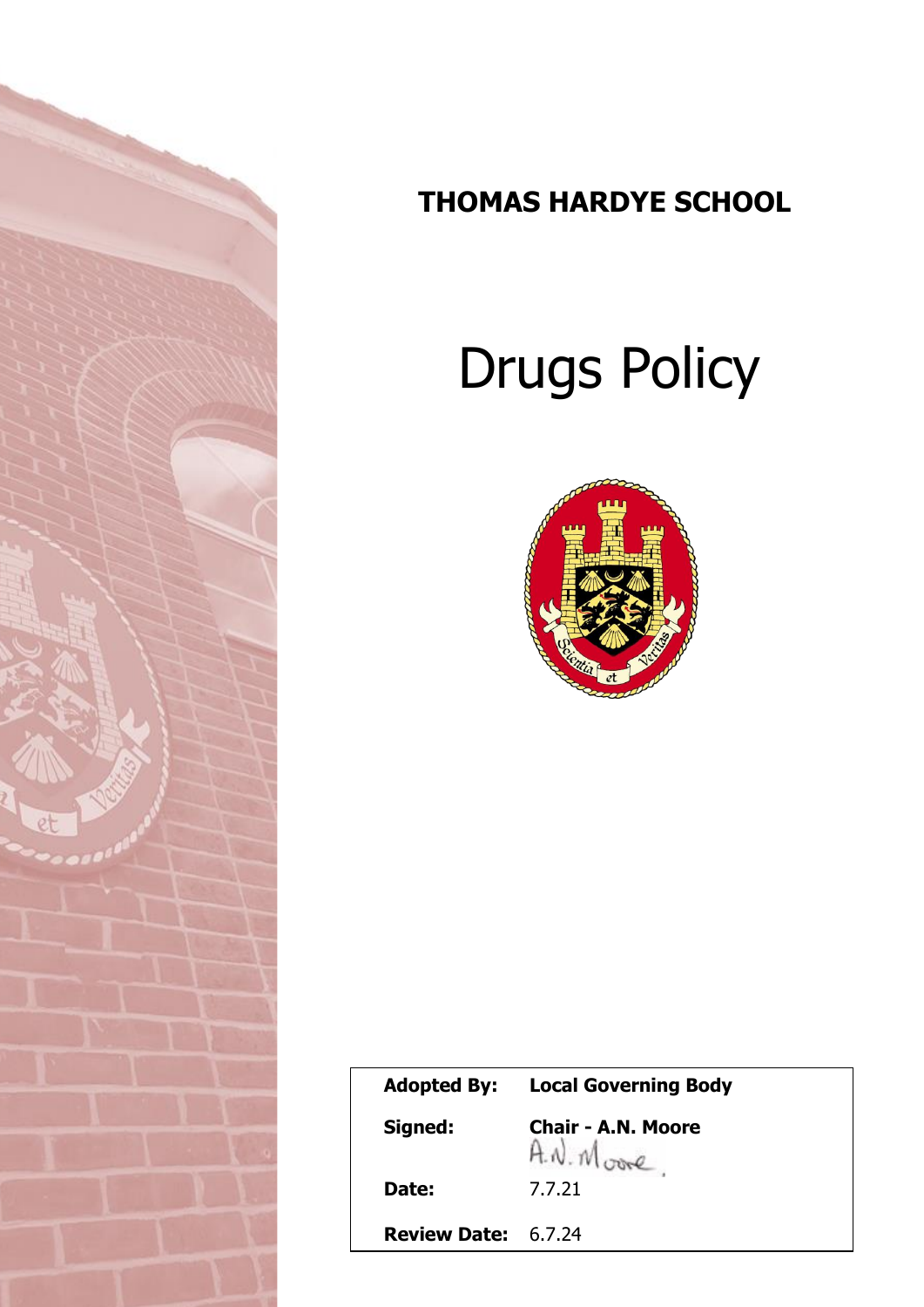### **'DRUGS' REFERS TO ALL DRUGS INCLUDING MEDICINES PRESCRIPTION AND OVER THE COUNTER MEDICATIIONS, VOLATILE SUBSTANCES, ALCOHOL LEGAL HIGHS AND TOBACCO.**

# **INTRODUCTION**

At Thomas Hardye School, we are aware of the complexity of risks to young people, at home, at school and in the wider community so cannot afford to be complacent. We consider it important that all our students are given information, empowering them to make informed decisions and helping to build their self-esteem.

- The school does not condone the misuse or supply of drugs and alcohol by members of the school, or community.
- The school is committed to the health and safety of its members and will take action to safeguard the well-being of all its members.
- The school acknowledges the importance of its pastoral role in the welfare of young people and through the general ethos of the school.

In response to our shared concerns at a local and a national level, the school has a duty to inform and educate young people on the consequences of drug use and misuse in society. The school is pro-active on this matter, believing that Health Education is an integral part of the Personal, Social and Health Education of every student.

Fundamental to our school's values and practice is the principle of sharing with parents/guardians the responsibility for the education of young people, by keeping them informed and involved as much as possible. Effective communication and co-operation are essential to the successful implementation of this policy.

Whilst we acknowledge that there are a number of young people who use substances it is important to recognise that larger numbers of young people are choosing not to. We will continue to support their differing educational needs.

# **AIMS**

To raise the self-esteem of students

#### **To raise the self-esteem of students and have a greater awareness of the dangers associated with a range of drugs and other substances that they may come into contact with.**

- To provide accurate information about substances.
- To enable students to make healthy informed choices, by developing knowledge and challenging attitudes.
- To increase understanding about the implications of, and possible consequences of, substance use and to seek to minimise the risks that young people face in society.
- To widen understanding about related social and health issues, such as HIV and Hepatitis B.
- To enable young people to identify and access sources of appropriate support.

These aims are fulfilled through aspects of the students' experience in both the formal and the informal curriculum. We deliver drugs education in the taught curriculum mainly through PSHCE but a wide range of opportunities to reinforce learning occurs in other parts of the teaching programme, such as Science, English, Drama and PE.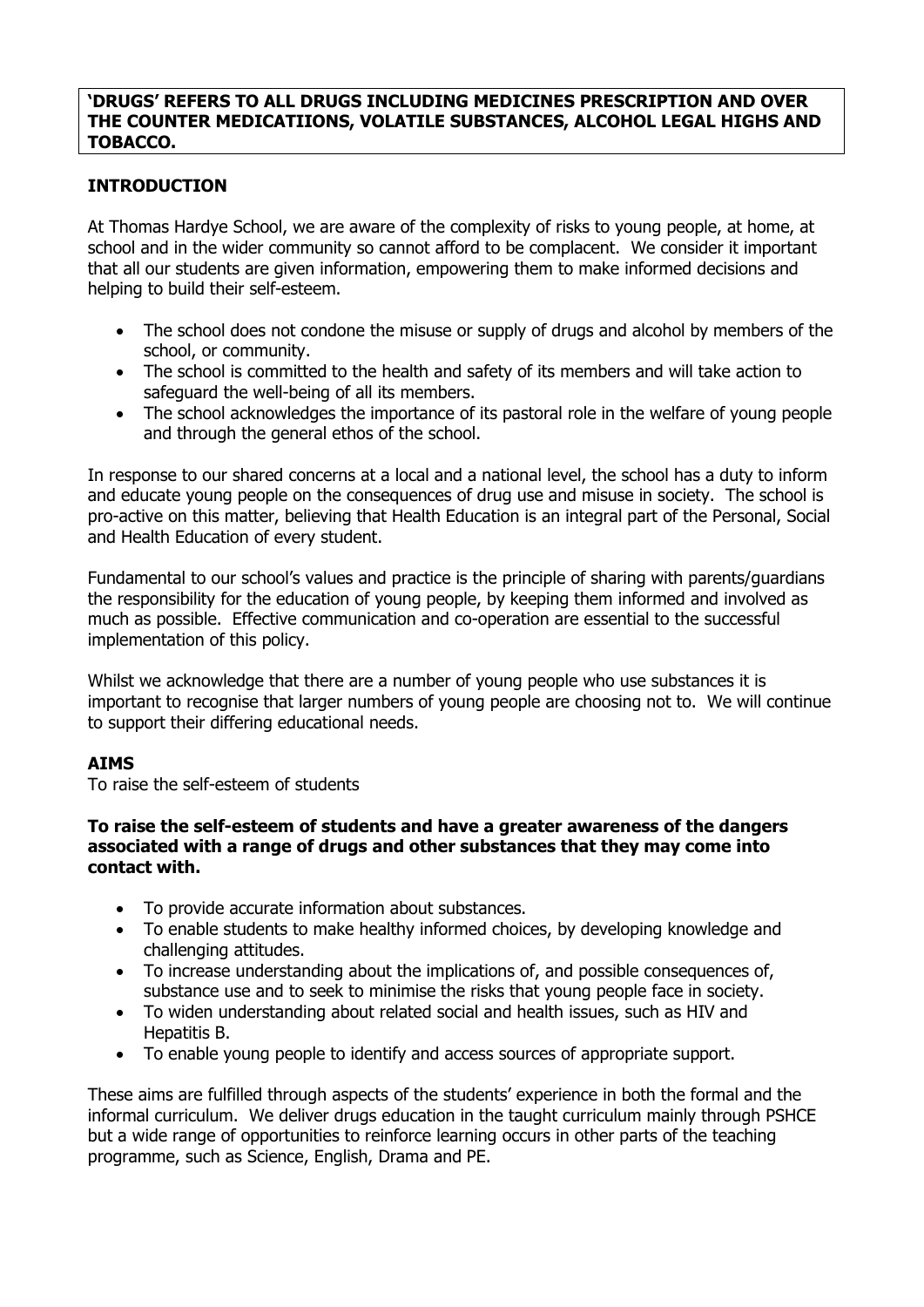The school works in partnership with other agencies, such as Social Services, LA and Health and Drug agencies to deliver its commitment to Drugs Education and to deal with drug related incidents.

Outside speakers supporting the school come in to Thomas Hardye School to give talks to the students. These are organised by the PSHCE Coordinator.

# **THE LAW ON DRUGS**

The definition of a drug given by the United Nations Office on Drugs and Crime is:

A substance people take to change the way they feel, think or behave.

The terms 'drugs' and 'drug education', unless otherwise stated, are used throughout this document to refer to all drugs.

- all illegal drugs (those controlled by the Misuse of Drugs Act 1971)
- all legal drugs including alcohol, tobacco, volatile substances (those giving off a gas or vapour which can be inhaled), ketamine, khat and alkyl mitrites (known as poppers) or steroids
- all over-the-counter and prescription medicines
- All substances within the legal high definition

It is an offence under the Misuse of Drugs Act 1971:

- to supply or offer to supply a controlled drug to another in contravention of the Act
- to be in possession of or to possess with intent to supply to another, a controlled drug in contravention of the Act; it is a defence to the offence of possession that, knowing or suspecting it to be a controlled drug, the accused took possession of it for the purpose of preventing another from committing or continuing to commit an offence and that as soon as possible after taking possession of it he/she took all such steps as were reasonably open to him/her to destroy the drug or to deliver it into the custody of a person lawfully entitled to do so
- for the occupier or manager or any person who has control or management of any premises to knowingly allow, permit or suffer the smoking of cannabis, opium or the production or supply of any controlled drug on those premises. (Section 8 of the Misuse of Drugs Act 1971)

### **PROCEDURES FOR DEALING WITH SUSPECTED DRUGS RELATED INCIDENTS IN SCHOOL**

Use of prescribed drugs, on school premises, should be under the strict guidance of the GP and where necessary stored in a locked cabinet and distributed by the school medical officer.

#### **General**

In the event of hearing reports of possible misuse, a member of staff should inform first the Tutor verbally and in writing; he/she may already have background knowledge. The tutor passes this information to the Guidance Leader and the College Leader and ultimately to the Assistant Headteacher. Students considered to be at risk will be offered support from the Guidance Leader team; students may then be directed to a Support Agency eg Shadows. We cannot guarantee confidentiality and in as many cases as possible we will be seeking to involve parents/guardians.

#### **Intoxication**

In the event of students' intoxication, staff should send a reliable pupil for a member of staff or an appropriate adult. A First-Aider may also be necessary. Under no circumstances should the student be left alone with other students.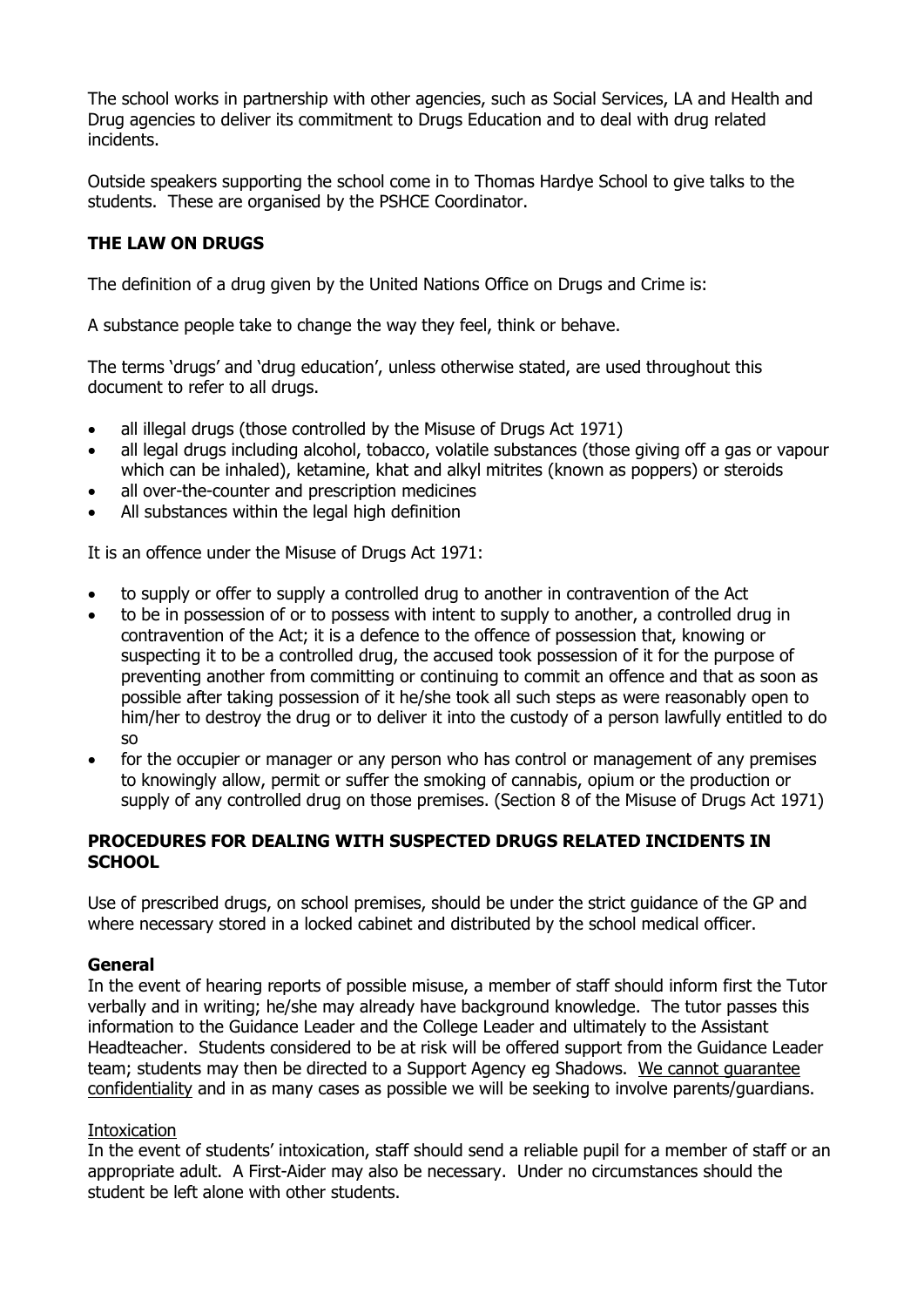#### Possession

If students are found in possession or using illegal or controlled substances as defined in this document, they should be escorted to the Headteacher or a member of the Senior Leadership Team, or in their absence, the College Leader/Guidance Leader for their particular College, who will inform parents/guardians and the police if necessary. Staff should beware of making direct accusations. If staff have absolute knowledge of possession, they should not attempt to remove the substance from the student, but to escort him/her, preferably with another member of staff, eg the senior member of staff on call, and the substance, to the Headteacher. The substance will be removed to a secure place and the parents/guardians informed. If necessary the Police will be informed. Staff should not attempt to search the student or his/her bag, but bring the bag to the Headteacher or a member of the Senior Leadership Team.

Police may interview students on the premises, with the consent of the Headteacher, provided that efforts have been made to contact the parents/guardians. Interviews should be conducted with an appropriate adult present. The Police and Criminal Evidence Act 1984 and its code of practice set out procedures in respect of the detention, treatment and questioning of young people by Police Officers, which should be observed when children are interviewed on school premises.

If necessary, the Headteacher will hold a prepared statement for media release agreed by the Governing Body; no one else should speak with the Press. In the event of a drugs related incident, the LA and the Chair of the Governing Body or his/her Vice-Chair in his/her absence, will be informed immediately by the Headteacher.

#### **Discipline procedures**

#### **Intoxication**

Once the student has been removed to a place of safety, the parents/guardians will be contacted and asked to collect their son/daughter. The parents/guardians will be asked in to school, to discuss the incident and to ensure that there is no recurrence. The parents/guardians will be given contact numbers of local support agencies and counselling will be recommended. The student will work in isolation or receive a fixed term exclusion.

#### Possession/supplying

Similar procedures will be followed if a student is found in possession of illegal substances or any other substance as outlined in this document. If we have absolute knowledge of possession, we are duty bound to inform parents/guardians, but are not obliged to inform the police. Where possession is only suspected, great caution must be exercised returning to school will be an agreement to consider counselling

Supplying drugs may be harder to define.

Typical features of those students involved in possible supply may include:

- Large amounts of drugs in their possession
- Individually wrapped/bagged drugs
- Large amounts of money that cannot be reasonably accounted for
- Scales or other similar equipment
- Large quantities of small sealable plastic bags
- Seen in brief exchanges with other students
- Mobile phones, in particular texts that indicate requests to supply drugs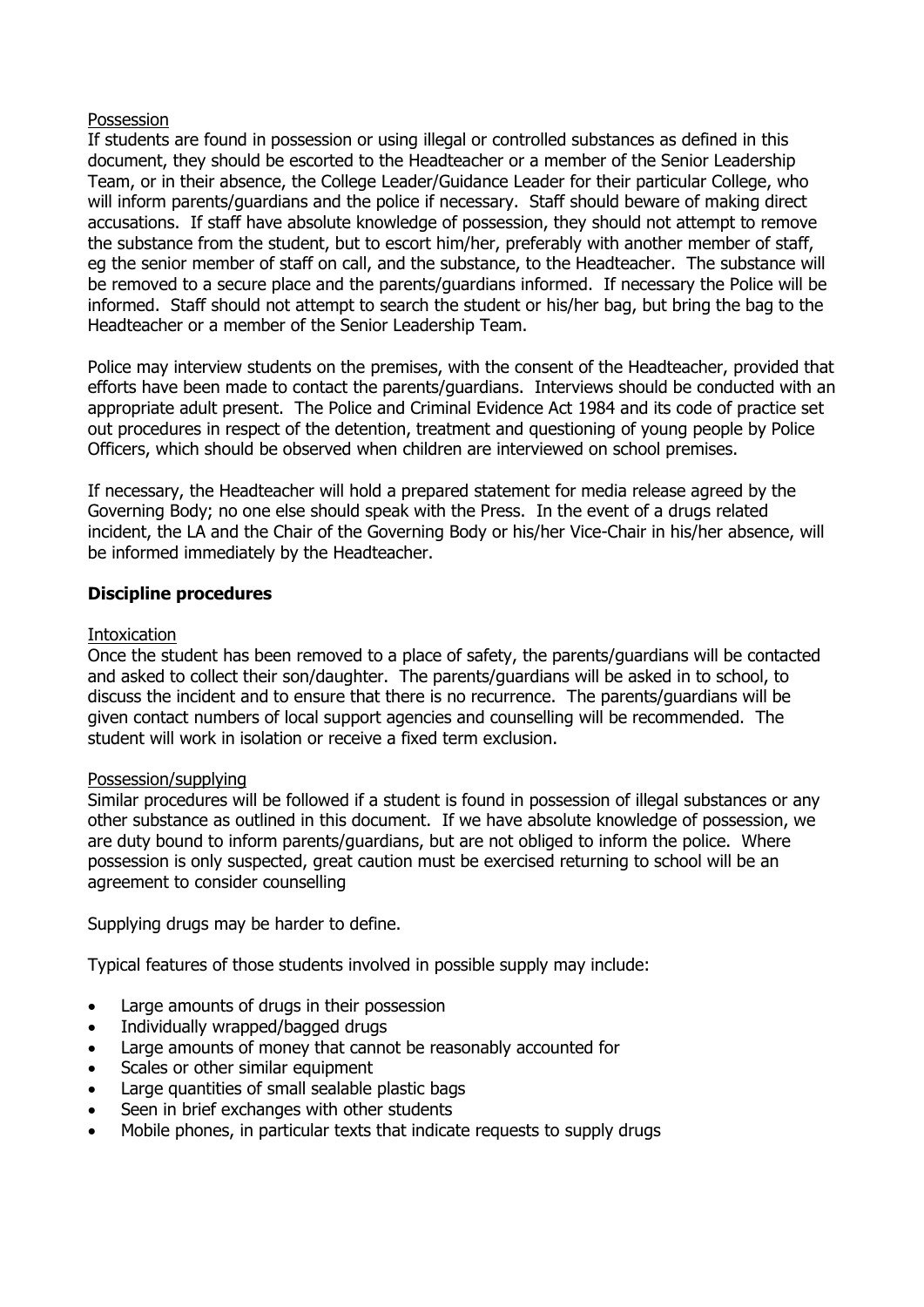If a student is found in possession of anything other than a very small amount of illegal substances, we will assume suspicion of possessing drugs with the intent to supply. The level of proof should be high but does not have to be absolute. The Headteacher should consider on the balance of probabilities, whether the offence had been committed. Reliable witness statements would constitute proof. It would not be necessary for a student to be caught red-handed or to be caught in possession. Money does not have to change hands to qualify as 'supplying' drugs. As with possession, the parents/guardians will be informed and in this case, the police. If supplying other students in school is proven, the student will be permanently excluded. Parents/guardians and students may be required to attend a meeting with a senior member of staff. They will be required to sign a statement that confirms that they have read and understood this policy.

# **Drug-related exclusions**

Supplying an illegal drug is always a serious breach of school rules. Even for a one-off or first offence, the Headteacher will judge that an incident involving supply of an illegal drug warrants permanent exclusion.

- A first instance of possession or use of a harmful or illegal substance results in a fixed term exclusion.
- A second instance of possession or use of a harmful or illegal substance (throughout the period of a student's school life) results in permanent exclusion.
- A first instance of supplying (with or without charge) harmful or illegal substances results in a permanent exclusion.

"In exceptional cases when a school decides to exclude permanently for supply of an illegal drug, repeated possession and/or use of an illegal drug on school premises, the Secretary of State would not normally expect the Governors' Discipline Committee or an Independent Appeal Panel to reinstate the pupil"

# (Drugs: Guidance for Schools. DfES/0205/2003)

The following factors will have been considered:

- a proper investigation will have been carried out;
- all evidence available will have been considered to support the allegations, taking account of the school's behaviour and equal opportunities policies, and where applicable, the Race Relations Act 1976 as amended and the Disability Discrimination Act 1995 as amended;
- the student will have been allowed to give their version of events;
- a check will have taken place to establish whether the incident(s) may have been provoked for example, by bullying or by racial or sexual harassment;
- others will have been consulted if necessary.
- all incidents involving drugs will be recorded (see form from  $\text{DF}$  Appendix 11)

# **ORGANISATION OF THE SCHOOL DRUGS EDUCATION PROGRAMME**

The PSHCE co-ordinator will take responsibility for planning the drug education programme in the Thomas Hardye School. It is recognised that basic training is required for staff, including nonteachers in the awareness and delivery of Drugs education. The emphasis in Drugs education lessons will be on informing students of the facts and laws about drugs of all types and on building their self-esteem, rather than lecturing. The programme will also cover the effects of nicotine and alcohol. There is liaison across the DASP pyramid to ensure continuity and consistence of approach.

The policy will be reviewed every three years.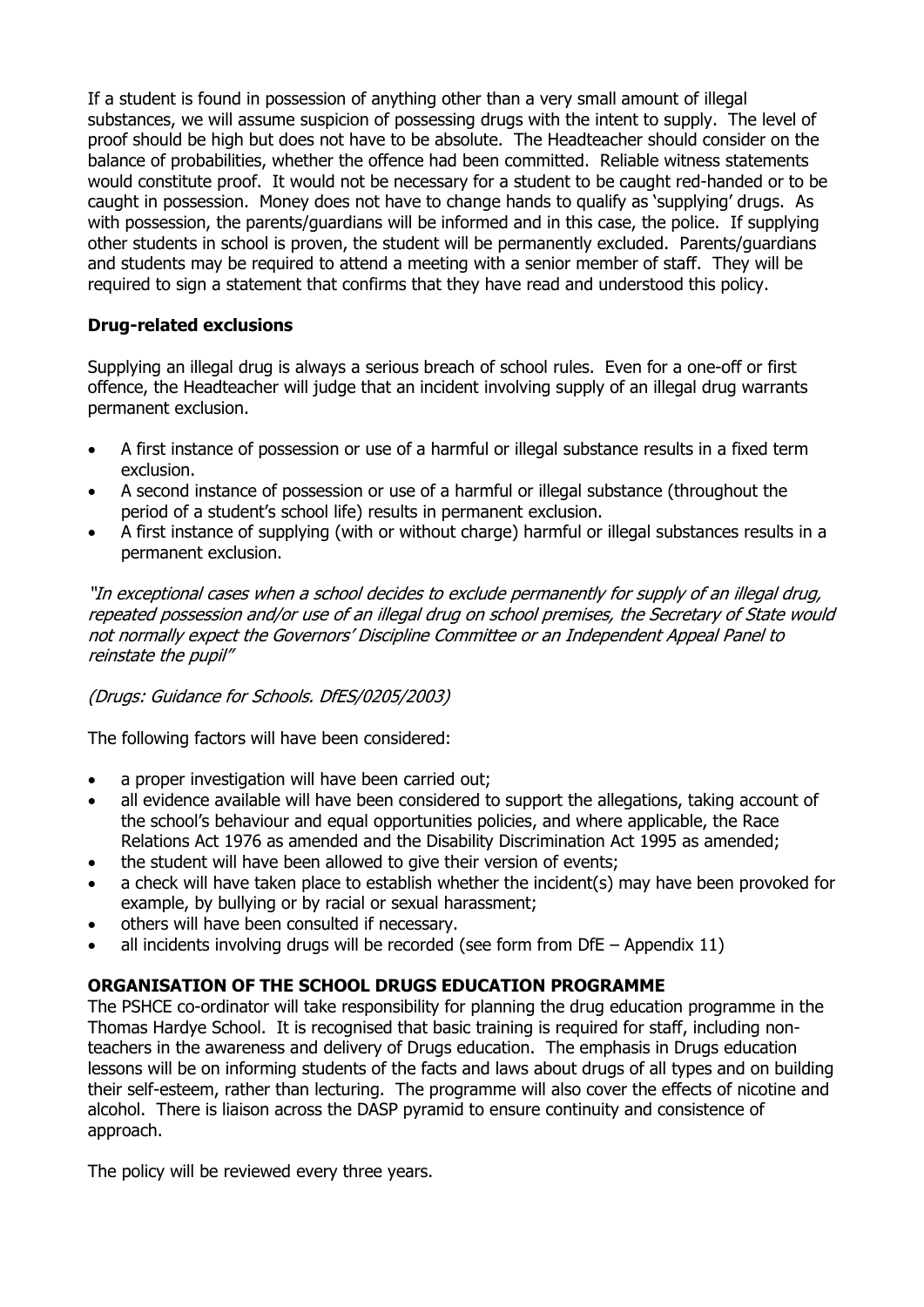#### NB

Any drugs related paraphernalia such as 'bong, grinders etc' are considered as 'banned items' for the purpose of this document. Although most drugs paraphernalia is not illegal to possess or supple we at THOMAS HARDYE SCHOOL do not want these particular items to be brought into our premises as we feel this would be actively encouraging the use/supply of drugs on our premises.

As 'banned items' we will seize any such paraphernalia and students will then be searched as per DfES guidelines to ensure they have no illegal substances in their possession. We may contact the parents/police depending on what is found.